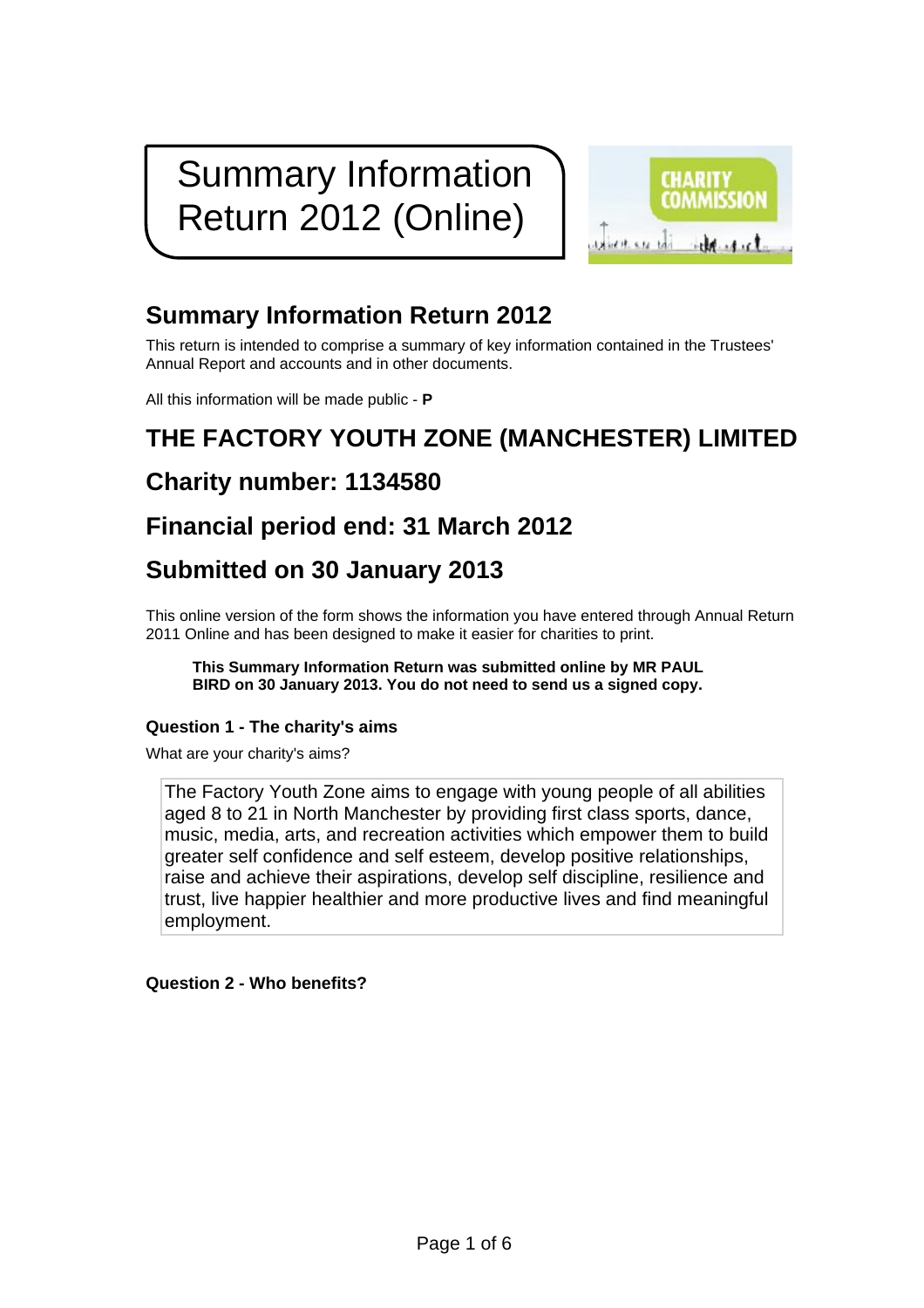Who benefits from your charity's work?

The Factory meets a clear demand from young people for better places to go. The beneficiaries are the 1,155 young members aged 8 to 21 who have joined, their families and the local community. Members benefit from having somewhere safe to go where they can meet friends, relax and enjoy sports, music, and dance activity, 7 days a week, 52 weeks a year. Families benefit from children having an affordable alternative to playing video games, watching television or hanging around. Encouraging young people to live active lives leads to greater motivation, higher aspirations and reduced nuisance and anti-social behaviour. Long term benefits include improved health, reduced crime, enhanced learning and employability, and greater community cohesion.

How do you respond to their needs and how do they influence the charity's development?

Throughout the build programme we involved young people fully in the choice of name, design and fixtures and fittings for The Factory through road shows and school visits. Now open, we listen closely to our young members through our Youth Forum which allows them a direct say in how The Factory is run. Our sports, music and dance activities are adapted according to what young people want. We work closely with local partners and the community and respond to their needs and run an open community Sunday session. We have informal working relationships with other providers of youth services in North Manchester on matters such as employability, education and child welfare, and work closely with the Council Regeneration and Children's Services.

#### **Question 3 - The charity's strategy**

What are the key elements of your charity's medium to long term strategy?

The key elements of the Charity's medium to long term strategy are :

1.Delivering high quality sports, arts, music and media activity 7 days a week 52 weeks a year including out of school hours

2.Securing the charity's long term financial sustainability through a progressive partnership with the private, public and voluntary sectors and fundraising events

3.Working with local partners to improve the lives and employability prospects of young people in Manchester

4.Providing the best advice, guidance and support to young people in Manchester to improve their physical and mental health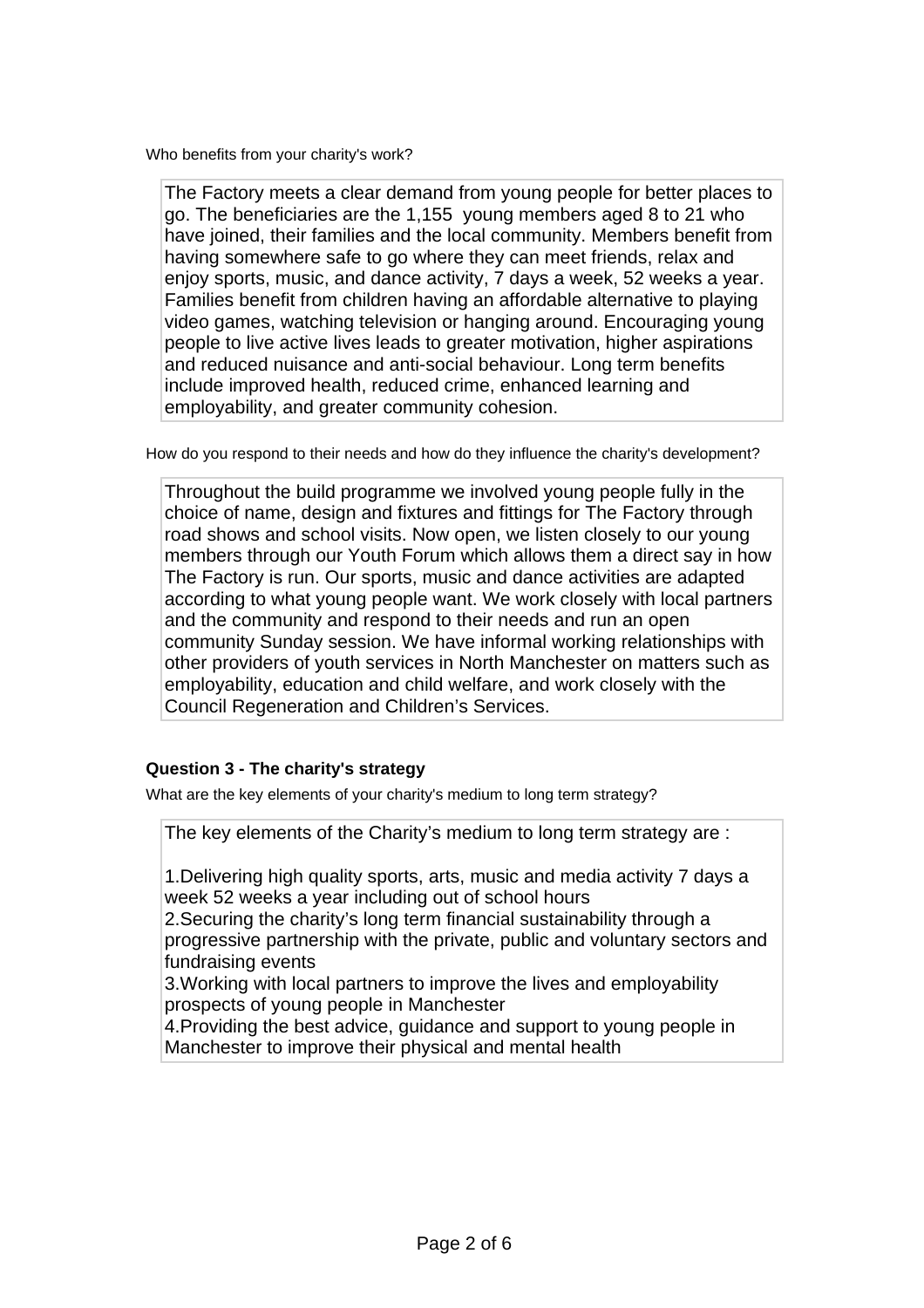How does your charity measure the success of the strategy?

The Factory Board measures the success of its strategy through regular visits and monthly Board Meetings at which the Chief Executive reports progress against agreed objectives and performance indicators including a detailed monthly budget. In addition the charity monitors fundraising and other income generation on a regular basis This reporting structure focuses on the number of members and the frequency of their visits as well as monitoring demographic trends to identify potential outreach youth work opportunities. We also hold regular meetings with the local council and private patrons to ensure that the outcomes they wish to see are being achieved and carry out member surveys to measure their satisfaction.

#### **Question 4 - The charity's objectives and achievements**

| Objective                                                                                              | <b>Achievement</b>                                                                                                                                                              |  |  |
|--------------------------------------------------------------------------------------------------------|---------------------------------------------------------------------------------------------------------------------------------------------------------------------------------|--|--|
| Assist Onside in the development of a<br>£5m state of the art youth centre and<br>recruit new members. | This was achieved on February 6th<br>2012 when The Factory opened and<br>1.115 members were recruited.<br>Membership is expected to exceed<br>1,500 members by the end of 2012. |  |  |
| Recruit and train a team to run the<br><b>Factory Youth Zone</b>                                       | This was achieved through the<br>recruitment of a Chief Executive and<br>management and staff team including<br>over 100 volunteers.                                            |  |  |
| Secure The Factory's financial<br>position for the first 18 months                                     | This was achieved with £1,020m<br>generated from trusts and grants,<br>legacies, donations and restricted<br>funds in the 18 month period to March<br>2012.                     |  |  |

What were your charity's main annual objectives and were they achieved?

#### **Question 5 - The charity's income and spending**

What were your charity's most significant activities during the year and how much did it spend on them?

| <b>Charitable activities</b>                    | £ 000s |  |
|-------------------------------------------------|--------|--|
| Assist Onside in building a £5m Youth Zone      | 5,000  |  |
| Securing funding from companies and individuals | 35     |  |
| Recruiting and training the team                | 235    |  |
| <b>Explanatory comments</b>                     |        |  |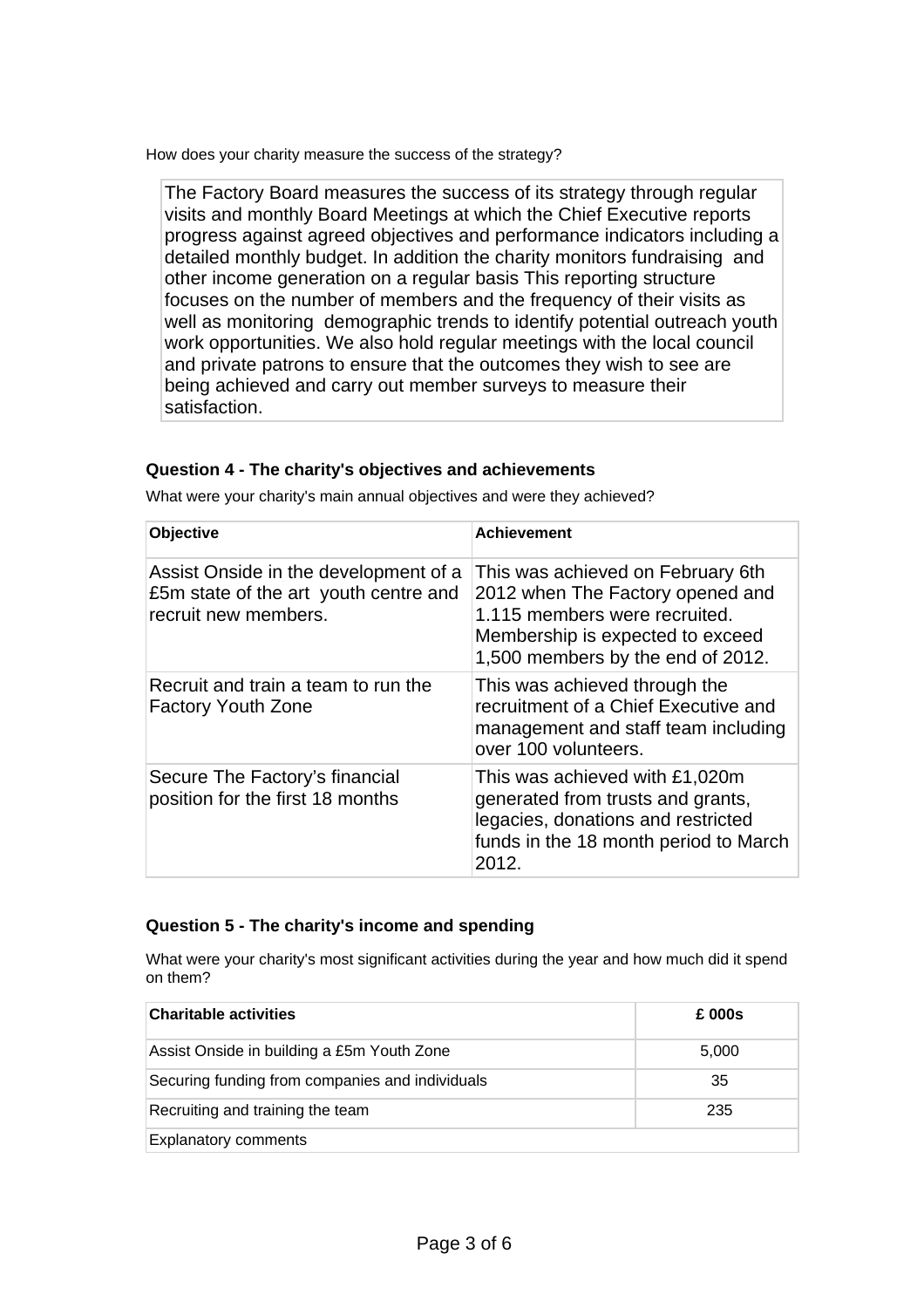Most of the period reported relates to the pre –opening phase of The Factory's development. Total expenditure in the period was £287,227 which resulted primarily from wages advertising and recruitment, catering and IT costs.

What were your charity's three main fundraising activities in the year and how much did each generate and cost?

| <b>Fundraising activity</b>            | <b>Income</b><br>generated £ 000s | Cost of<br>activity £ 000s |
|----------------------------------------|-----------------------------------|----------------------------|
| Securing donations                     | 33                                |                            |
| Securing trusts and grants             | 877                               | 35                         |
| Securing legacies and restricted funds | 110                               | 35                         |
|                                        |                                   |                            |

Explanatory comments

The Factory generated £1,039m from trusts and grants, legacies, donations and restricted funds and membership fees in the 18 month period to March 2012. A full year's contribution (£0.4m) wasreceived from Manchester City Council whilst the facility was only fully open for part of the period, meaning the expenditure was lower than it will be when operational. Total resources expended totalled £287m.

#### **Question 6 - The charity's financial health**

How would you describe your charity's financial health at the end of the period?

The Factory Youth Zone costs in the region of £1 million per annum to operate now that it is fully open. The model operated by the charity is based on 40% of these costs coming from Manchester City Council, 40% from private and corporate donations and 20% from membership fees from young people. The 40% funding from Manchester City Council is set out in an agreement which binds the Council for 2011/12, 2012/13 and 2013/14. During 2013 the Trustees will start discussions with the Council about extending the period of its contribution.

Good progress was made during this period securing private and corporate donations, with £0.477m generated from trusts and grants, and £0.075m from legacies. Further contributions have been secured since the end of the period to which the financial statements relate. The Trustees are not complacent and remain committed to securing further trusts, grants and legacies to ensure the ongoing financial resilience of the charity.

#### **Question 7 - The next year**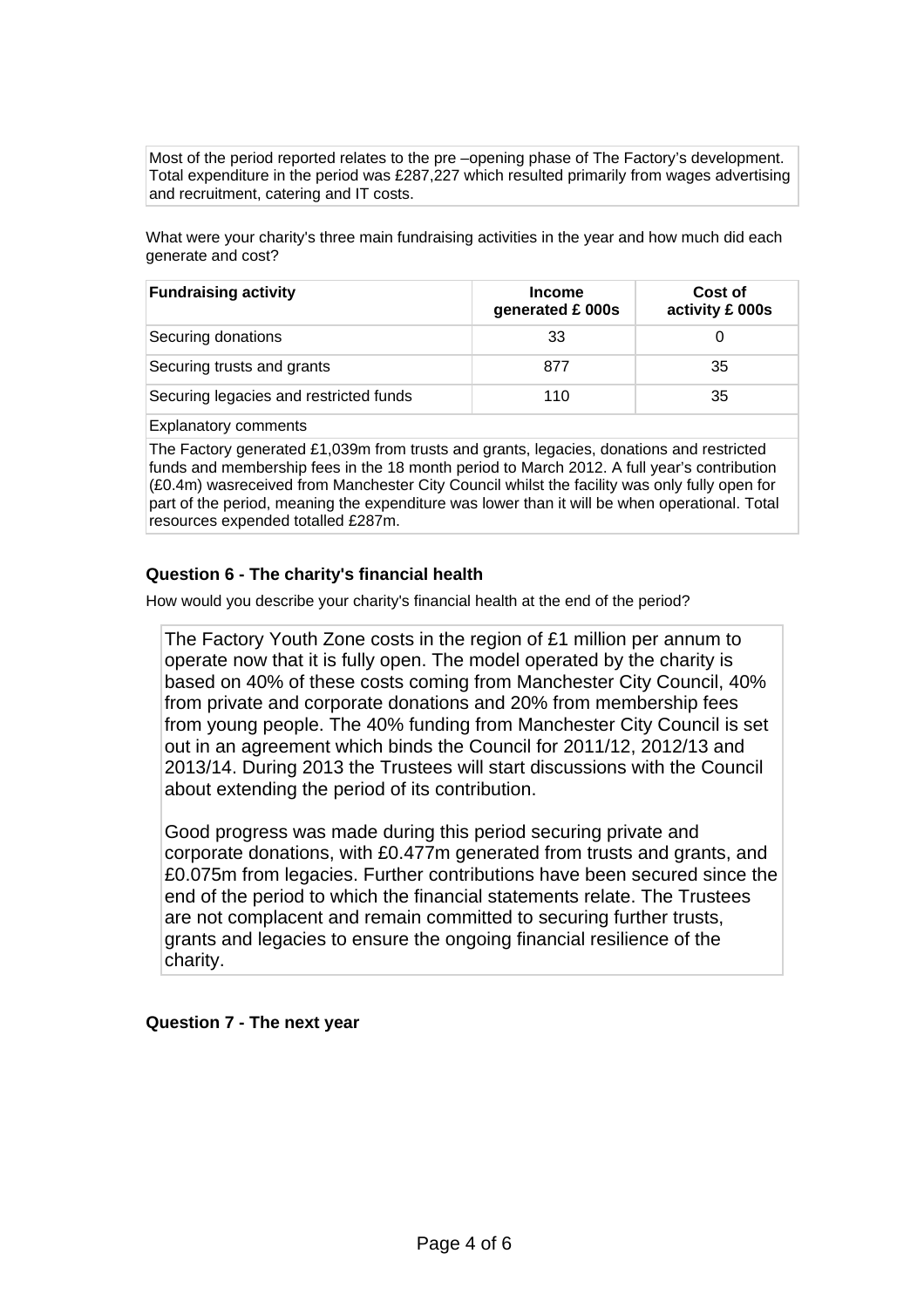How will the overall performance last year affect your charity's medium to long term strategy?

The Factory opened on budget, exceeded its membership targets, received positive financial support from local companies and individuals and put in place a strong management team and Board, all of which means it is now poised to continue its progress towards ensuring The Factory has a major impact on the lives and prospects of young people from deprived backgrounds in North Manchester

What are your charity's main objectives for next year?

To build membership to 2,000 members, deliver 20 Sports / Performing Arts / and Recreation activities every session 7 days a week 52 weeeks a year, and run after school,holiday club and residential programmes.

To continue to secure private and public sector funding to secure The Factory's long term future.

To establish an enterprise and employability programme to help young people find the education and training support they need to find meaningful work.

To establish a Mentoring Programme to support young people in North Manchester.

#### **Question 8 - The charity's governance**

How does your charity ensure that its governance arrangements are appropriate and effective?

The Factory Youth Zone (Manchester) Limited is governed by its Board of Directors, which is responsible for setting the strategic direction of the organisation, and the policy of the charity. The directors carry the ultimate responsibility for the conduct of The Factory Youth Zone (Manchester) Limited, and for ensuring that the charity satisfies its legal and contractual obligations. The directors meet on a monthly basis with the Chief Executive, Mr Paul Bird, who is required to report to the Trustees on performance against agreed objectives. The Factory also has support from the charity Onside North West Limited (Charity Commission registration number 1125893) with whom it is closely affiliated.

#### **Question 9 - Further details**

Further details on all the answers given in this Summary Information Return can be obtained from:

Kate Vokes,Chair. Paul Bird, Chief Executive.